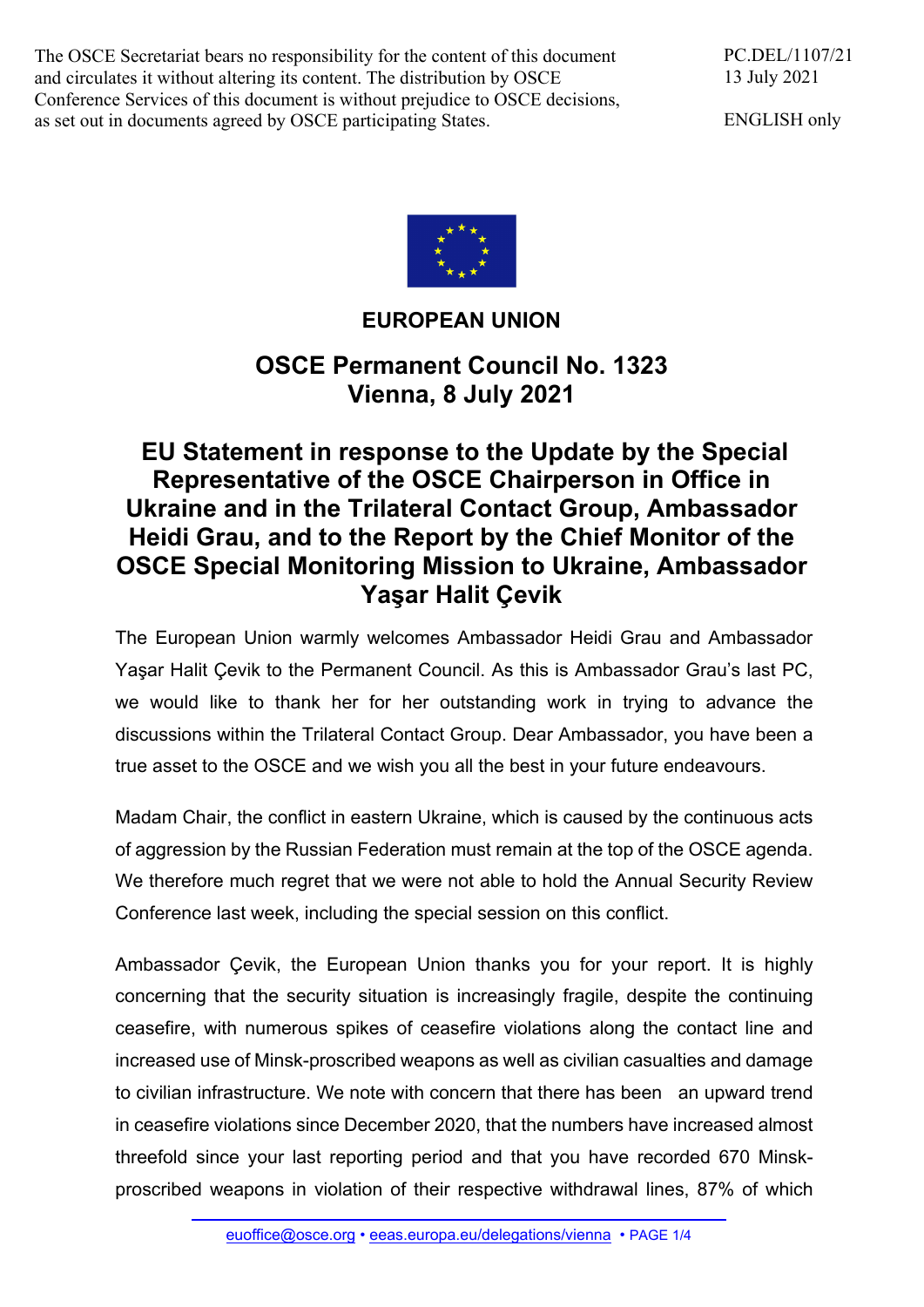were in the non-government controlled areas. We also note from your recent daily and weekly reports that the figures are not improving. In the week 21-27 June, the SMM recorded 2 775 violations. On the night of 23-24 June, there was a spike of 1302 ceasefire violations near the Zolote disengagement area. In addition, on 22 June, there were ceasefire violations while a bus carrying workers was driving from the Donetsk Filtration Station. In these circumstances, your work as the coordinator for the TCG Security Working Group is very important and we hope to hear about positive outcomes of your discussions soon.

It is regrettable that the SMM is still faces impediments when attempting to facilitate dialogue between the sides, to verify ceasefire violations and to conduct its monitoring of the entire territory of Ukraine in a safe and secure manner, in accordance with its mandate. We regret that what you describe as "chronic restrictions" have forced the Mission to operate as three separate entities and that the Mission is unable to access areas near the Ukraine-Russia state border. Furthermore, the demands by the Russiabacked armed formations to inspect the SMM trailers crossing the contact line run counter to the SMM's mandate, which guarantees free access to the entire territory of Ukraine. We urge Russia to use its considerable influence over the armed formations it backs in order to make sure that all restrictions on the SMM's freedom of movement are removed.

We also regret that the unprecedented jamming of the SMM UAVs significantly hinders the Mission's ability to conduct effective monitoring and reporting of the security situation. The incident on 29 June is one of several worrying examples when jamming at the landing site in Stepanivka resulted in a crash and a destruction of the long-range UAV airframe. Then on 2 July, the SMM discovered that the camera system at the Oktiabr mine close to non-government controlled Donetsk city had been damaged by gunfire. We reiterate that all those responsible for the deliberate loss or destruction of SMM assets should be held accountable, both politically and financially.

Dear Ambassadors, we commend your tireless efforts within the Trilateral Contact Group. However, we regret that lack of political will continues to prevent any meaningful and result-oriented discussions. We continue to reject the Russian narrative of portraying itself as a mediator of an "internal Ukrainian conflict", thus obstructing substantive discussions in the TCG as well as in the Normandy format. The Minsk Agreements are unambiguous in stating that the TCG consists of representatives of Ukraine, the Russian Federation and the OSCE, with the latter as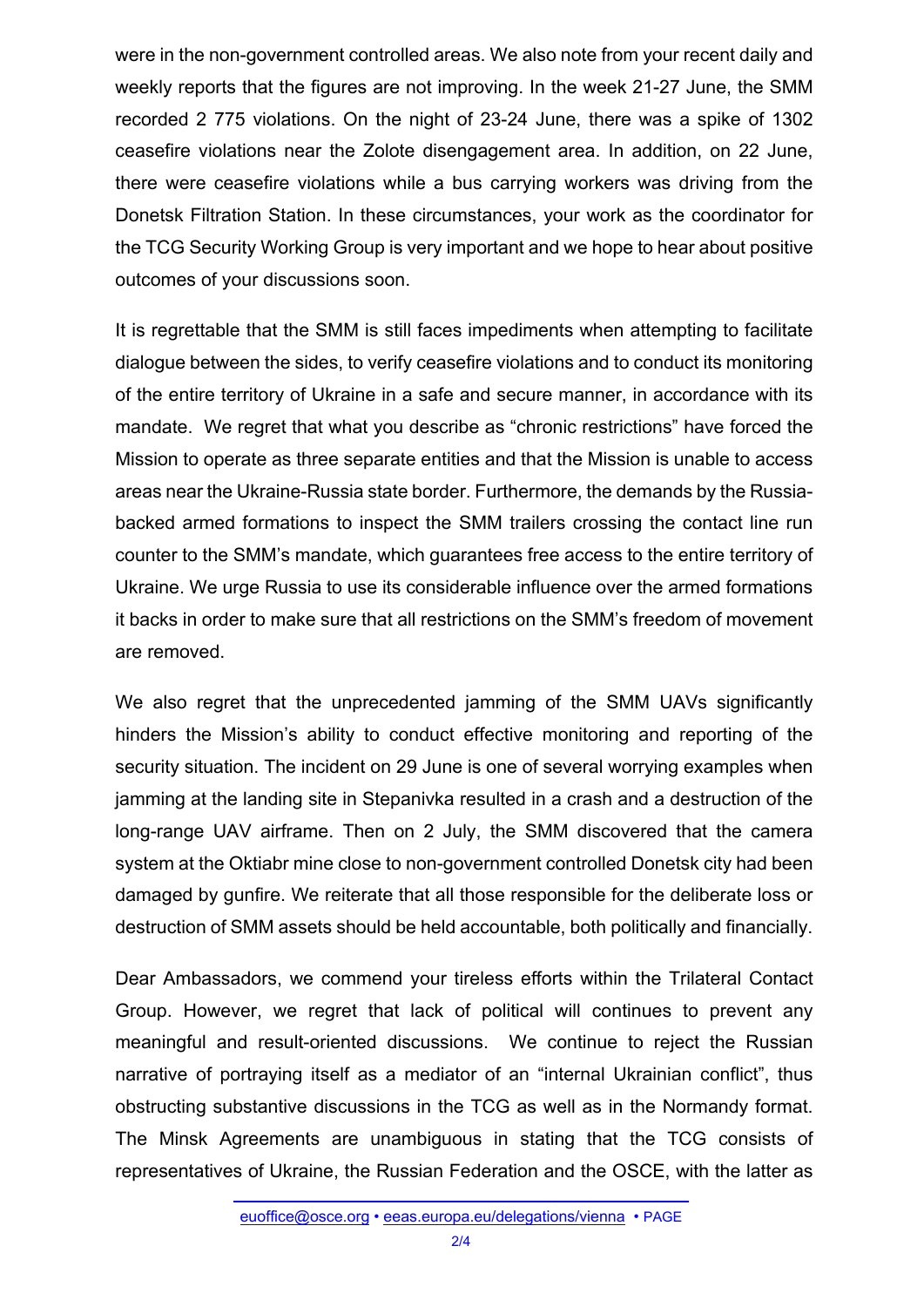the mediator. In this respect, Russia's attempts to legitimize the so-called "people's republics" in eastern Ukraine are not constructive. We therefore urge Russia, as a party to the conflict, to take responsibility for its actions and to engage in the discussions on the full implementation of the Minsk agreements in good faith.

We are concerned over the worrying developments concerning the exchange of security guarantees, as they are critical for repairs and maintenance of civilian infrastructure. It is also disappointing that, despite the readiness repeatedly shown by Ukraine, there is still no agreement on the implementation of the new disengagement areas, the 19 new demining zones or on the full operation of the Zolote and Shchastia crossing points also on the side of the Russia-backed armed formations. We urge Russia to assume its responsibility as a participant in the TCG and the Normandy format as well as a signatory of the Minsk agreements and implement the provisions to which it has committed itself.

We would also like to express our gratitude for the SMM's continued reporting on the humanitarian situation as it is an important part of the OSCE's comprehensive approach. In your report, we value the information you provide about the hardships civilians are facing when trying to cross the contact line. We also appreciate your focus on the United Nations Security Council Resolution 1325 on women, peace and security and how you have been interviewing women living near the contact line about their perceptions on security in eastern Ukraine.

The EU remains firm in its call on all sides to swiftly and fully implement the Minsk agreements and honour their commitments in full in order to achieve a sustainable political solution to the conflict in line with the OSCE principles and commitments. We call on Russia to fully assume its responsibility in this regard and to use its considerable influence over the armed formations it backs to meet the Minsk commitments in full. Respect for these principles and commitments must be restored. We again call on Russia to immediately stop fuelling the conflict by providing financial and military support to the armed formations, and we remain deeply concerned about the presence of Russian military equipment and personnel in areas held by Russiabacked armed formations. The duration of the European Union's sanctions against Russia is linked to the complete implementation of the Minsk agreements.

The EU recalls its unwavering support to the sovereignty, territorial integrity, unity and independence of Ukraine within its internationally recognised borders, and calls upon